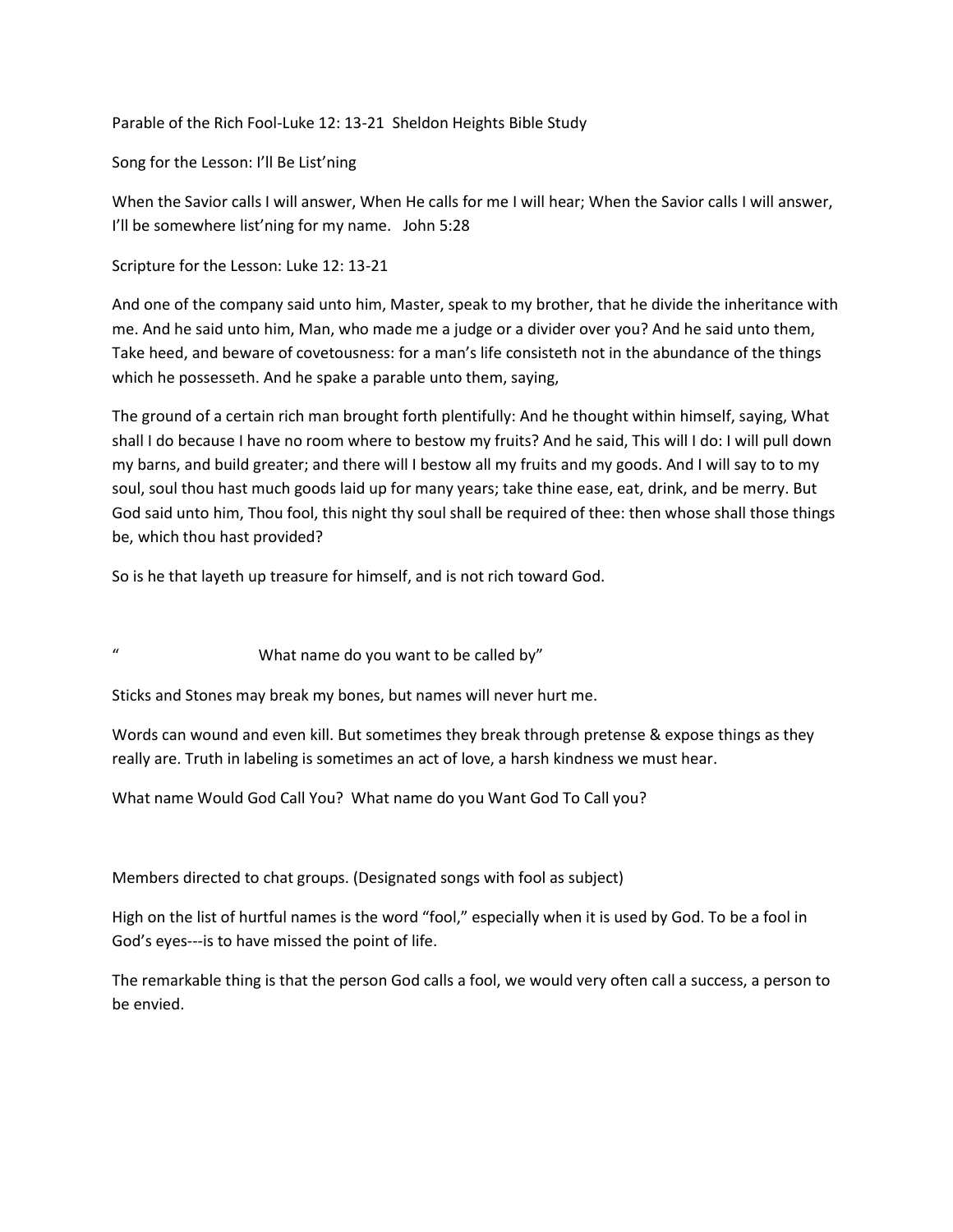## G-Section Greed

There is nothing inherently wrong with professional success, financial security, or personal property. But at some point, a follower of Jesus Christ crosses the line into enemy territory. Discussion ---------

As the Lord has told us, we cannot be his disciples unless we say good- bye ( Bye Bye) to allllll our possessions. Is there scripture that speaks to this or is Rich talking out the side of his neck (Cameo).

The Law of Navigation: Jesus Charts the Course for His Disciples (Luke 12)

Jesus provided good instruction for his disciples on issues such as anxiety, problem solving, greed, jealousy, and trusting God. Why these topics, because Jesus intended to navigate life for his followers, to teach them how to live successfully.

Who among you want to be a follower of Christ?

If we were to condense the Lord's perspective on success in life, we might say that success involves: What

| : We must know the truth and accept it   |
|------------------------------------------|
| :We must find a need and fill it         |
| :We must face a challenge and meet it    |
| :We must lose our life to find it        |
| :We must develop a plan and follow it    |
| :We must discover God's will and obey it |
| :We must find our talents and share it   |
| :We must be tenacious and finish well    |

What are you tenacious toward?

The Lord once told a group of Pharisees, described as people "who loved money," that what is highly valued among men is detestable in God's sight. Luke 16:15

Could it be that Jesus detests what I aspire to?